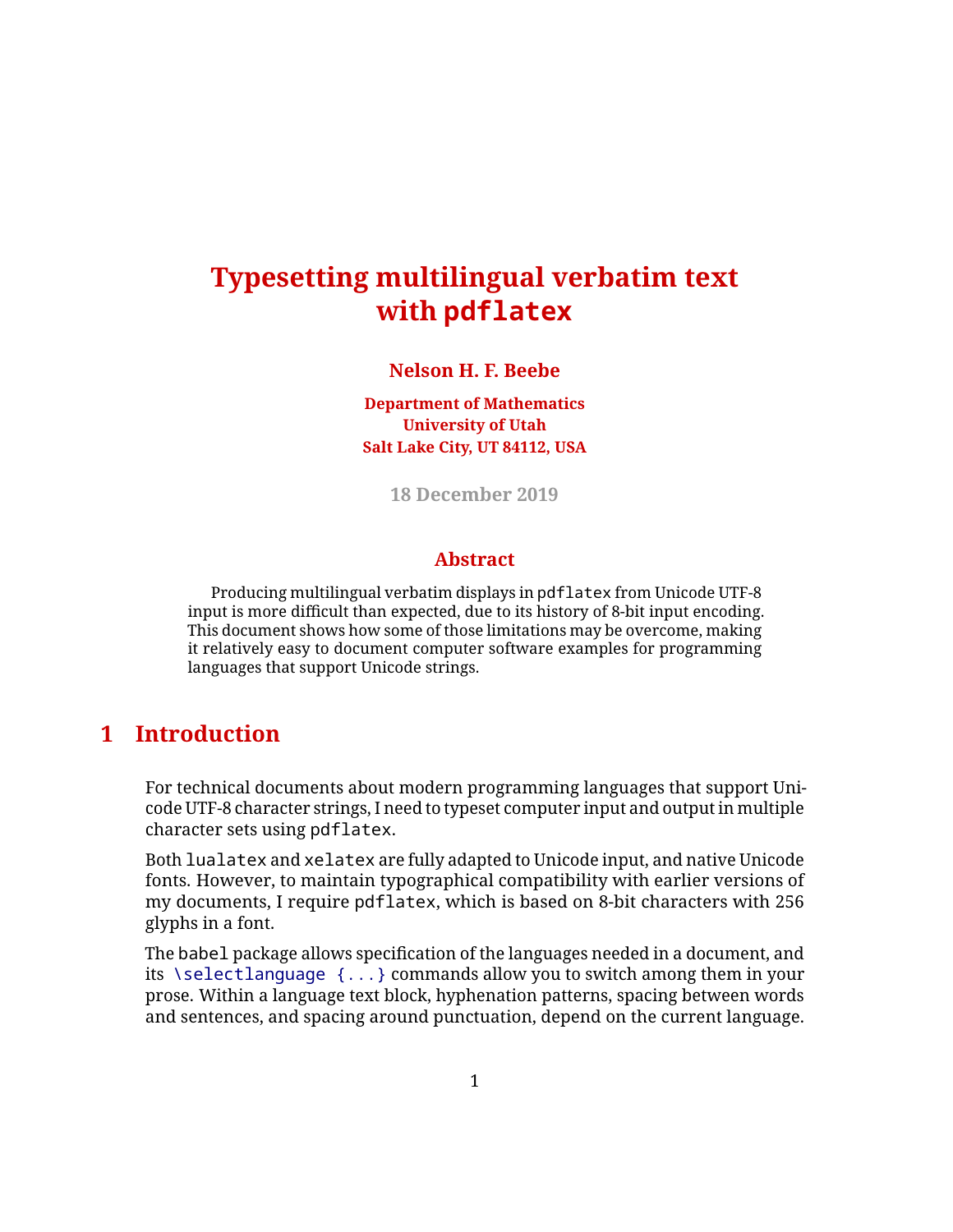However, the LAT<sub>E</sub>X verbatim environment, and the associated inline  $\vert \text{verb}|...|$ command, are highly specialized: they cause the T<sub>F</sub>X engine to enter a special mode where almost all characters, including spaces and newlines, are typeset as themselves, and that mode is only left when the closing delimiter string is reached. In particular, it is not possible to switch fonts during verbatim processing. Instead, the verbatim font at entry remains in effect, and is normally a fixed-width (typewriter) font. It can be redefined with a command like this: \renewcommand {\ttdefault} {cmtt}.

With a bit of essential setup in the  $\mathbb{E} T_F X$  document preamble, it is easy to typeset a mixture of English and Russian in verbatim mode. For example, with pdflatex from T<sub>F</sub>X Live 2018 or later, the Unicode UTF-8 input stream

```
\usepackage [russian,english] {babel}
...
%% Change the body font to one with a large Unicode repertoire:
\renewcommand {\rmdefault} {NotoSerif-TLF}
...
%% Redefine \ttdefault so that both standard verbatim and fancy
%% Verbatim use the same font with a large Unicode repertoire:
\renewcommand {\ttdefault} {NotoSansMono-TLF}
...
%% Redefine the LaTeX internal verbatim font selection to
%% use the T2A encoding for Latin + Cyrillic input:
\makeatletter
    \renewcommand {\verbatim@font}
                  {%
                      \fontencoding {T2A}%
                      \fontfamily {\ttdefault}%
                      \selectfont
                  }
\makeatother
...
\begin{document}
...
\selectlanguage {russian}%
\begin{verbatim}
 War and peace / Война и мир / Voyna i mir
\end{verbatim}
\selectlanguage {english}
```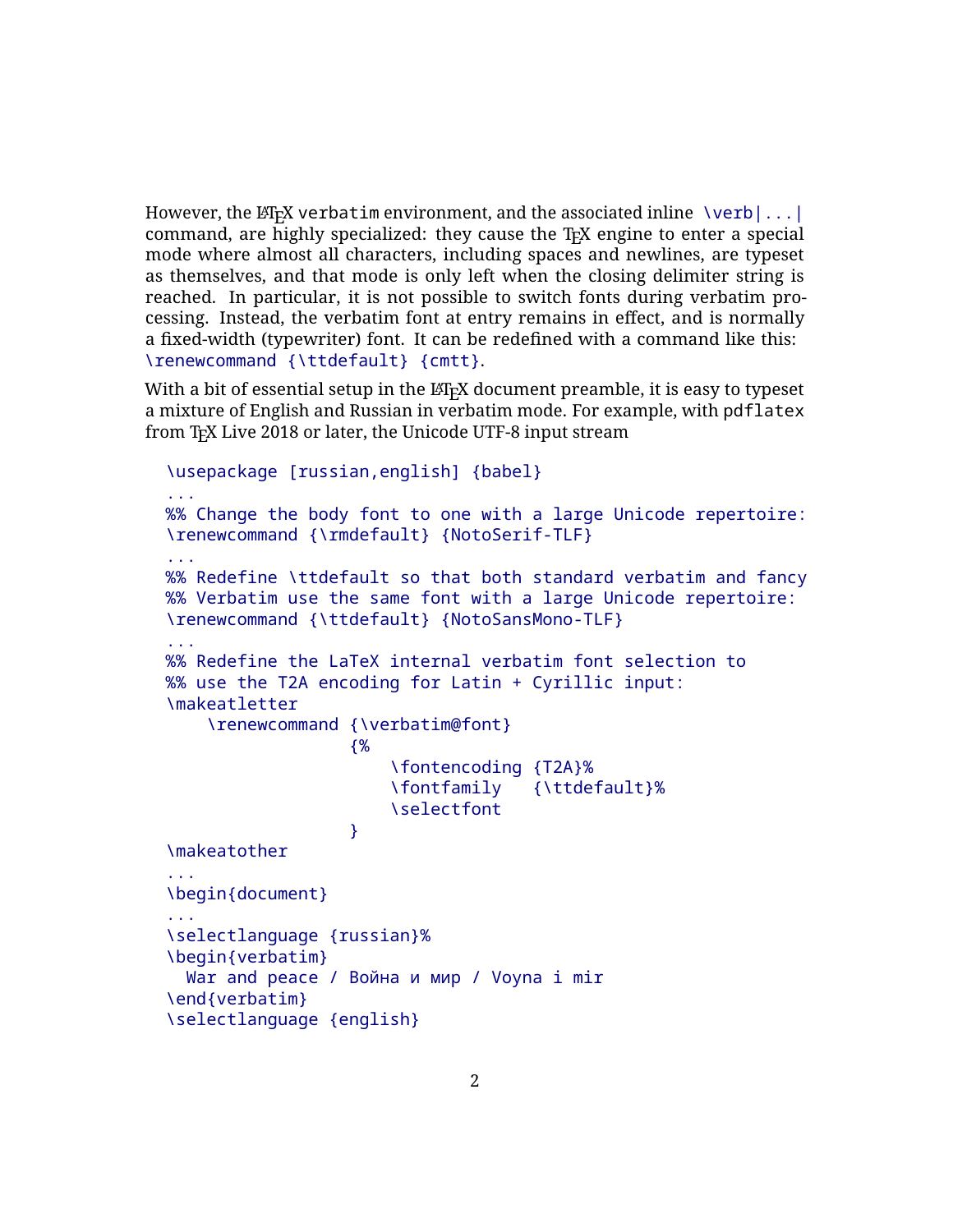produces this output:

War and peace / Война и мир / Voyna i mir

That works because a 256-character Russian typewriter font has standard ASCII characters in the lower 128 slots, with Cyrillic letters in the upper 128 slots, so both Latin and Cyrillic text can be used together. That design is likely universal in Cyrillic fonts, because literary, newspaper, and technical texts in the many languages that use the extended Cyrillic alphabet sometimes use phrases in the Latin alphabet. Bibliographic data and reference lists are also likely to require both alphabets.

If we mix additional alphabets into our English and Russian verbatim text, the complication for pdflatex is that the current font encoding only contains 256 slots, and there is no space for more letters. Thus, the way to get Greek text into mixed language LATEX verbatim displays is to typeset it *outside* those displays, save the result in a LAT<sub>EX</sub> named box, and then use the capability of the fancyvrb package to embed commands in the Verbatim environment to insert the named box.

A box with Greek text is created with this input:

```
\newsavebox {\greekgreeting}
\savebox {\greekgreeting}%
           {%
              \mbox {%
                         \selectlanguage {greek}%
                        \greekcolor
                        \texttt {Greek text here}%
                    }%
           }
```
The same technique can be used for alphabets other than Greek, provided that we have font support for them, and that we take care to change input encodings with suitable \fontencoding{...} and \selectlanguage {...} commands. For example, we can create a named box in Icelandic with

```
\newsavebox {\icelandicgreeting}
\savebox {\icelandicgreeting}%
            {%
               \mbox {%
                         \selectlanguage {icelandic}%
                         \icelandiccolor
```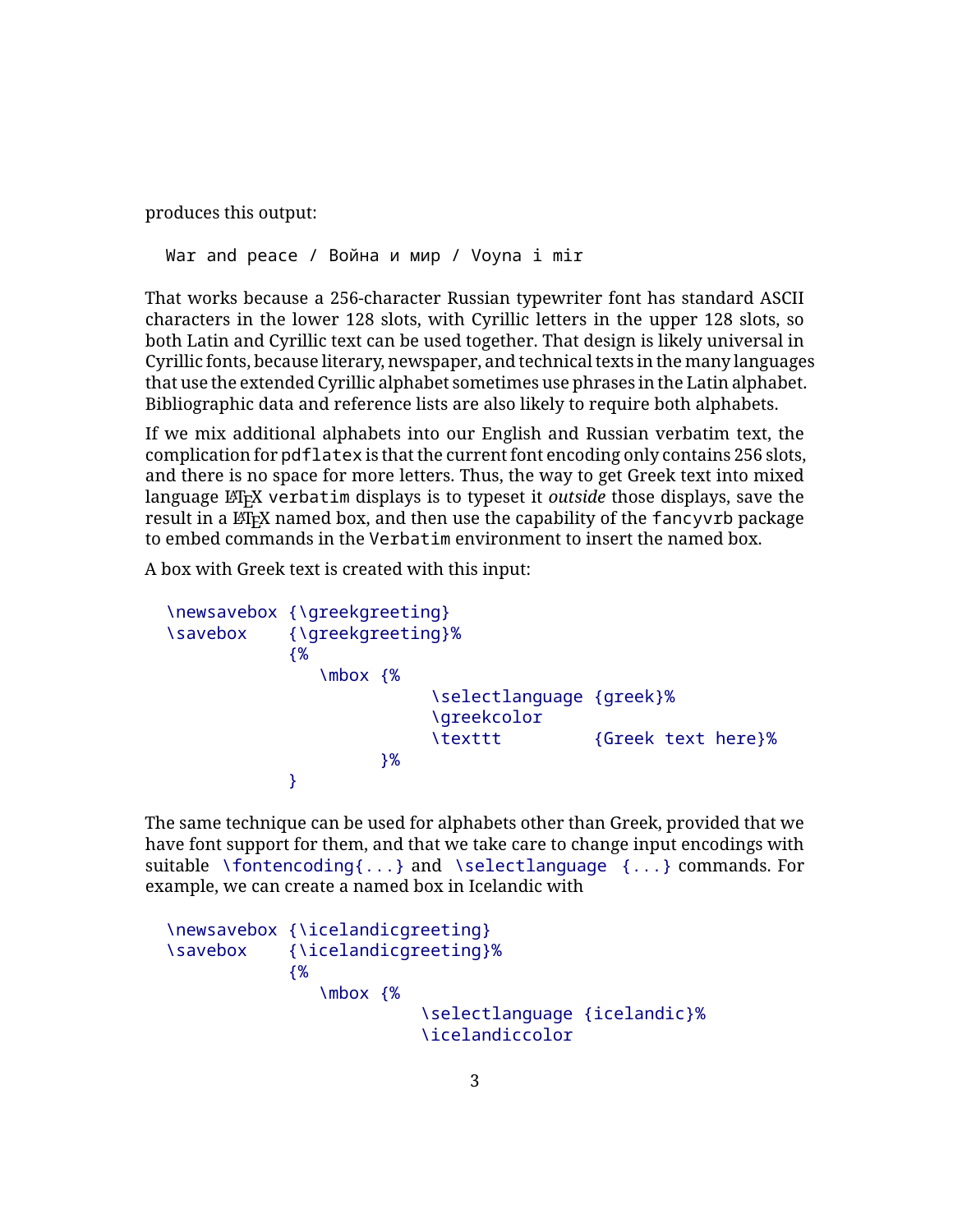```
\fontencoding {T1}%
   \texttt {Icelandic text here}%
}%
```
and then typeset it in a fancy Verbatim display with

```
\selectlanguage {russian}
\begin{Verbatim}[commandchars=|\Upsilon\|]
 Hello, good day! / Здравствуйте! /
  |usebox[|greekgreeting] / |usebox[|icelandicgreeting]
\end{Verbatim}
\selectlanguage {english}
```
to produce this output in four languages:

}

```
Hello, good day! / Здравствуйте! /
Χαίρετε, καλή µέρα! / Halló, góður dagur!
```
Because the scope of the \selectlanguage{...} command does not extend beyond its current T<sub>F</sub>X group, we do not need \selectlanguage {english} inside the  $\mbox{mbox}$ ...} commands to revert to the default document language.

## **2 Font style variations in Greek**

Here is how the  $\text{text}$ ...} font wrappers affect Greek text:

| Greek bold              | Χαίρετε, καλή μέρα = ΧΑΊΡΕΤΕ, ΚΑΛΉ ΜΈΡΑ |
|-------------------------|-----------------------------------------|
| Greek italic            | Χαίρετε, καλή μέρα = ΧΑΤΡΕΤΕ, ΚΑΛΉ ΜΈΡΑ |
| Greek medium            | Χαίρετε, καλή μέρα = ΧΑΊΡΕΤΕ, ΚΑΛΉ ΜΈΡΑ |
| Greek normal            | Χαίρετε, καλή μέρα = ΧΑΊΡΕΤΕ, ΚΑΛΉ ΜΈΡΑ |
| Greek roman             | Χαίρετε, καλή μέρα = ΧΑΊΡΕΤΕ, ΚΑΛΉ ΜΈΡΑ |
| Greek sans serif        | Χαίρετε, καλή μέρα = ΧΑΊΡΕΤΕ, ΚΑΛΉ ΜΈΡΑ |
| Greek slanted           | Χαίρετε, καλή μέρα = ΧΑΊΡΕΤΕ, ΚΑΛΉ ΜΈΡΑ |
| Greek small caps        | Χαίρετε, καλή μέρα = ΧΑΊΡΕΤΕ, ΚΑΛΉ ΜΈΡΑ |
| Greek typewriter        | Χαίρετε, καλή μέρα = ΧΑΊΡΕΤΕ, ΚΑΛΉ ΜΈΡΑ |
| Greek typewriter bold   | Χαίρετε, καλή μέρα = ΧΑΊΡΕΤΕ, ΚΑΛΉ ΜΈΡΑ |
| Greek typewriter italic | Χαίρετε, καλή μέρα = ΧΑΊΡΕΤΕ, ΚΑΛΉ ΜΈΡΑ |
| Greek upright           | Χαίρετε, καλή μέρα = ΧΑΊΡΕΤΕ, ΚΑΛΉ ΜΈΡΑ |
| Latin transliteration   | Chaírete: kalí méra                     |
|                         |                                         |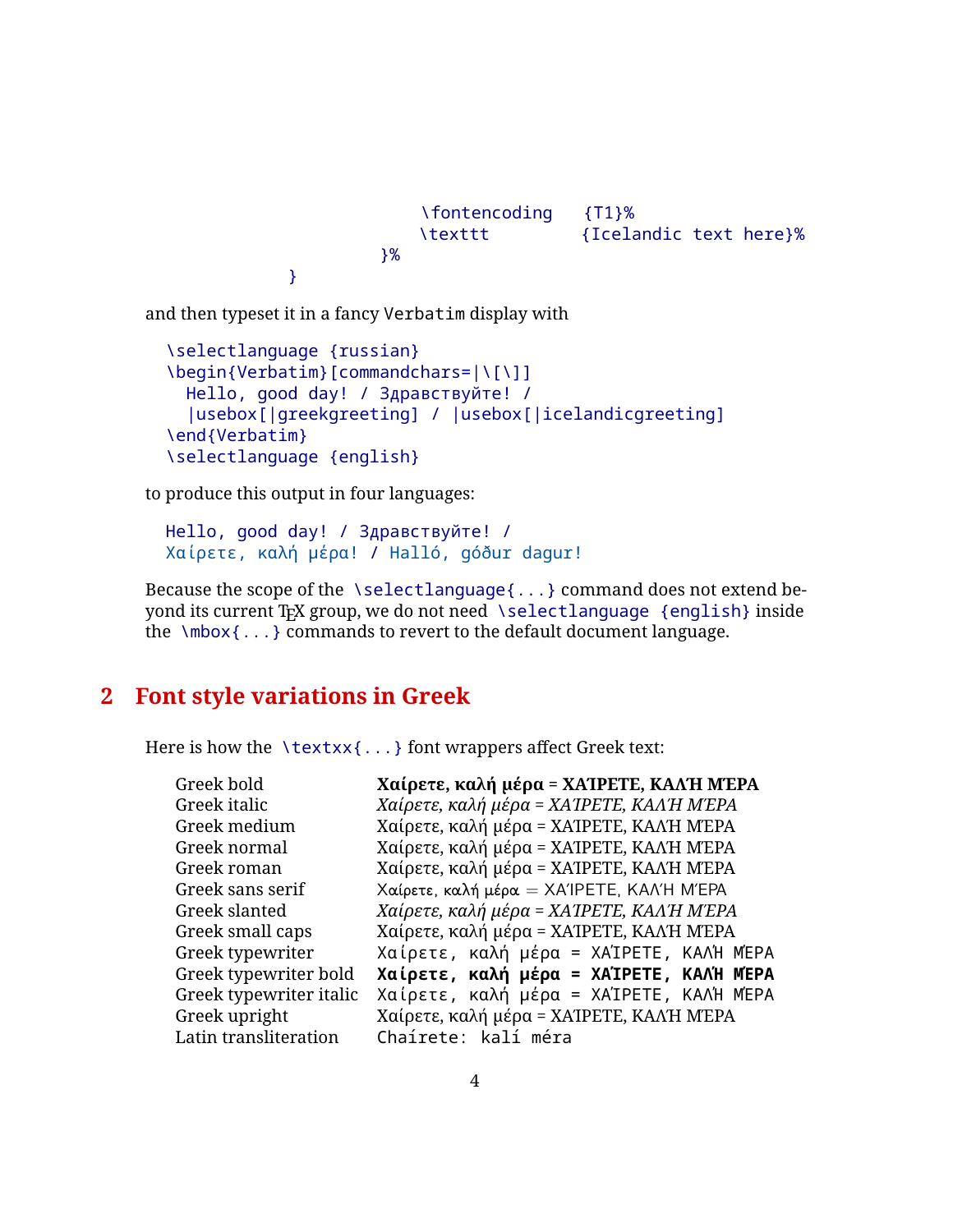The variations available depend on the font family selected for \rmdefault. Our choice of *NotoSerif-TLF* offers a larger selection than is available with many older font families.

## **3 Font style variations in Russian**

Here is how the  $\text{text}$ ...} font wrappers affect Russian text:

| Russian bold              | Добрый день! = ДОБРЫЙ ДЕНЬ! |
|---------------------------|-----------------------------|
| Russian italic            | Добрый день! = ДОБРЫЙ ДЕНЬ! |
| Russian medium            | Добрый день! = ДОБРЫЙ ДЕНЬ! |
| Russian normal            | Добрый день! = ДОБРЫЙ ДЕНЬ! |
| Russian roman             | Добрый день! = ДОБРЫЙ ДЕНЬ! |
| Russian sans serif        | Добрый день! = ДОБРЫЙ ДЕНЬ! |
| Russian slanted           | Добрый день! = ДОБРЫЙ ДЕНЬ! |
| Russian small caps        | Добрый день! = ДОБРЫЙ ДЕНЬ! |
| Russian typewriter        | Добрый день! = ДОБРЫЙ ДЕНЬ! |
| Russian typewriter bold   | Добрый день! = ДОБРЫЙ ДЕНЬ! |
| Russian typewriter italic | Добрый день! = ДОБРЫЙ ДЕНЬ! |
| Russian upright           | Добрый день! = ДОБРЫЙ ДЕНЬ! |
| Latin transliteration     | Dobryj den'                 |

# **4 Examples of multilingual verbatim displays**

This is literal roman text in standard texttt mode in NotoSansMono-TLF:

abcde...vwxyz

This is literal Cyrillic text in standard verbatim mode:

Здравствуйте

This is literal roman and literal Cyrillic text in standard verbatim mode:

Hello! Здравствуйте!